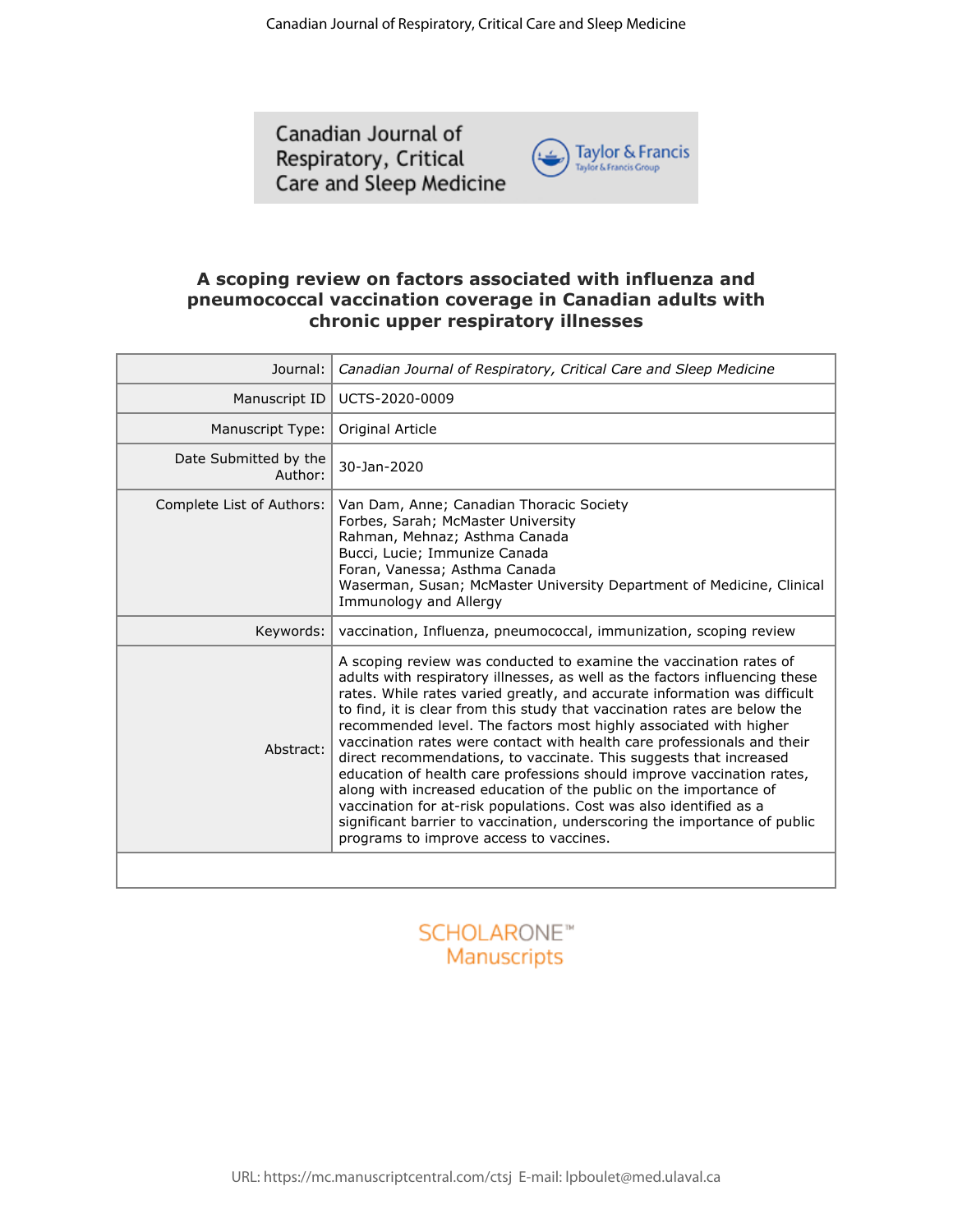A scoping review on factors associated with influenza and pneumococcal vaccination coverage in Canadian adults with chronic upper respiratory illnesses

Sarah Forbes<sup>a</sup>, Mehnaz Rahman<sup>b</sup>, Anne Van Dam<sup>c</sup>, Lucie Marisa Bucci<sup>d</sup>, Vanessa Foran<sup>b</sup>, Susan Waserman e

On behalf of Immunize Canada Respiratory Working Group to increase vaccinations rates in adults with respiratory issues.

aMcMaster University, Hamilton, Ontario, Canada; <sup>b</sup>Asthma Canada, Toronto, Ontario, Canada; <sup>c</sup>Canadian Thoracic Society, Ottawa, Ontario, Canada; <sup>d</sup>Immunize Canada - Canadian Public Health Association, Ottawa, Ontario, Canada; <sup>e</sup>Canadian Society of Allergy and Clinical Immunology, Department of Medicine, McMaster University, Hamilton, Ontario, Canada.

### **Abstract**

From Society, Ottawa, Ontario, Canada; <sup>d</sup>Immunize Canada - Gociety, Ottawa, Ontario, Canada; <sup>d</sup>Immunize Canada - Cottawa, Ontario, Canada; <sup>d</sup>Immunize Canada - Cottawa, Ontario, Canada; <sup>d</sup>Canadian Society of Allergy art A scoping review was conducted to examine the vaccination rates of adults with respiratory illnesses, as well as the factors influencing these rates. While rates varied greatly, and accurate information was difficult to find, it is clear from this study that vaccination rates are below the recommended level. The factors most highly associated with higher vaccination rates were contact with health care professionals and their direct recommendations, to vaccinate. This suggests that increased education of health care professions should improve vaccination rates, along with increased education of the public on the importance of vaccination for at-risk populations. Cost was also identified as a significant barrier to vaccination, underscoring the importance of public programs to improve access to vaccines.

## **Key words**

vaccination, influenza, pneumococcal, immunization, respiratory

## **Correspondence:**

Anne Van Dam Canadian Thoracic Society 30 Concourse Gate, Unit 27 Canada, Ottawa, ON, K2E 7V7 E-mail: [avandam@cts-sct.ca](mailto:avandam@cts-sct.ca)

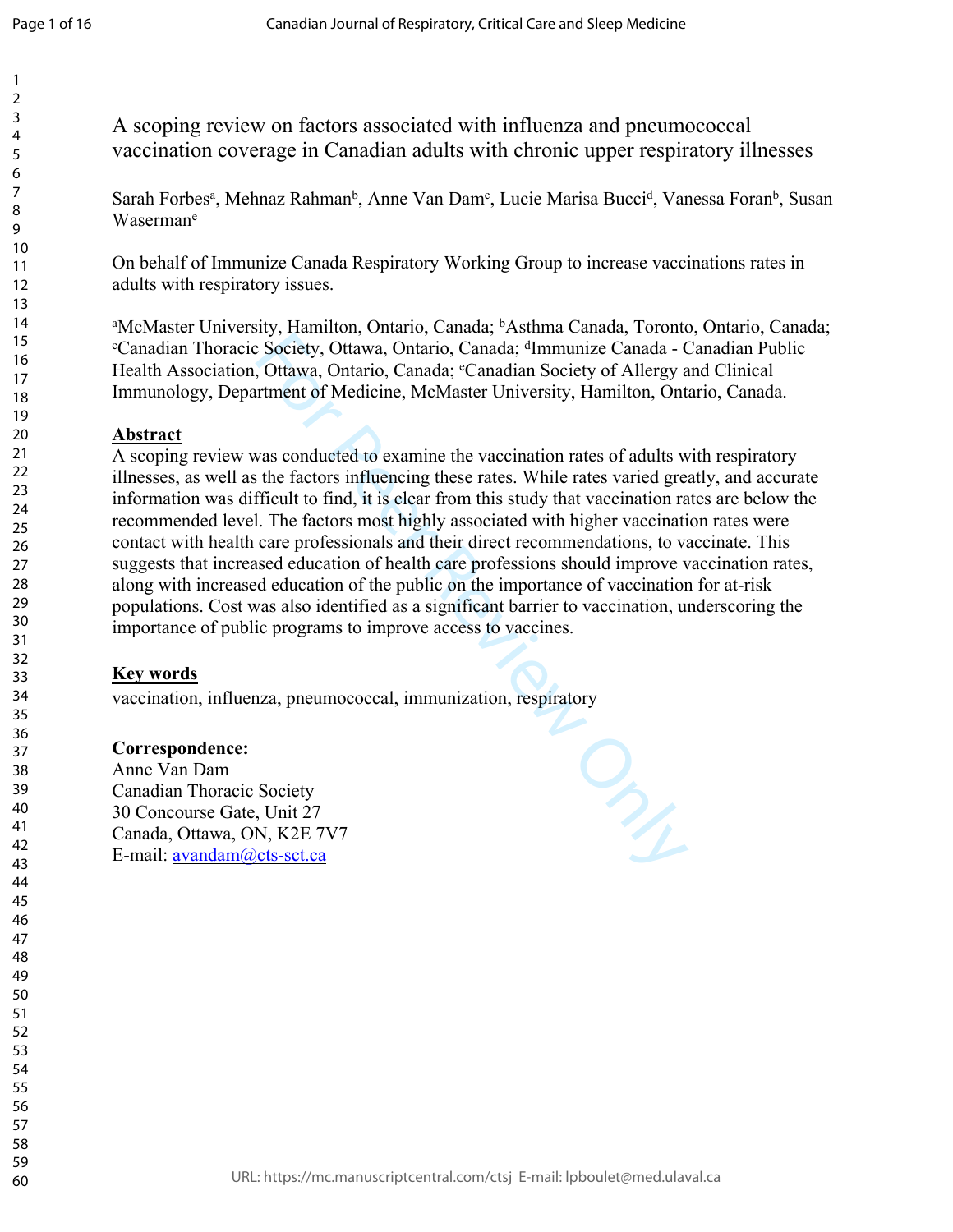## **Introduction**

123456789

 $\mathbf{1}$  $\overline{2}$ 3  $\overline{4}$ 5 6  $\overline{7}$ 8 9

In Canada, the vaccination of adults for influenza and pneumococcal disease is a public health priority. A specific priority is the vaccination of adults with chronic respiratory illness (i.e., asthma and chronic obstructive pulmonary disease (COPD)), who are at high risk of complications and hospitalization. There are currently more than 3.8 million Canadians living with asthma and 2 million living with COPD<sup>1</sup>. Along with other respiratory illnesses such as pulmonary hypertension, interstitial lung disease, and cystic fibrosis, these chronic illnesses have tremendous impact on the lives of Canadians and on healthcare. Canadian Institute for Health Information<sup>2</sup> recently released data from  $2016-2017$  outlining the most expensive health conditions in Canada. COPD ranked # 1 with annual hospital costs of \$753.3 M, and viral/unspecified pneumonia #3 costing \$505.8 M.

Adults living with COPD or asthma are more likely to acquire influenza, especially if they are being treated with corticosteroids, and once infected, they have a higher likelihood of experiencing respiratory exacerbations<sup>3</sup>.

neumonia #3 costing \$505.8 M.<br>COPD or asthma are more likely to acquire influenza, espectricosteroids, and once infected, they have a higher likeli<br>atory exacerbations<sup>3</sup>.<br>Dooth influenza and pneumococcal vaccinations are For these reasons, both influenza and pneumococcal vaccinations are widely recommended by the National Advisory Committee on Immunization (NACI)) 4 , but despite this, vaccine uptake in adults with chronic respiratory illnesses remains suboptimal<sup>5</sup>. Examining the reasons for this is important for implementing strategies to improve vaccination coverage. At present, little is known about the factors that impact vaccination choices in this population. We undertook a scoping review to examine vaccination coverage in adults with chronic respiratory illnesses, as well as the knowledge, attitudes and barriers to vaccination in this population. As the research area is relatively narrow and has not previously been covered by a literature review within Canada, a scoping review allows for the examination of any evidence that does exist as well as the development of future directions for immunization and respiratory illness research within Canada.

## **Methods**

A literature search was completed from 1980 to the present using research databases including Pubmed, Science Director, and Google Scholar. This scoping review following the methodological framework developed by Arksey and O'Malley<sup>6</sup> was conducted to answer two questions.

**Question 1:** *What is known from the existing literature about immunization coverage in Canadian adults with respiratory diseases?* To answer this question, we used the following combination of keywords to search each database: [adult, young adult, older adults, seniors] + [respiratory illness, respiratory disorder + terms above] + [immunization coverage, vaccination coverage, immunization, vaccination] + [Canada]).

**Question 2:** *What is known about the knowledge, attitudes, behaviours, and barriers to influenza and pneumococcal vaccination in adults with chronic upper respiratory illnesses?*

The following combination of keywords were used to search each database: [adult, young adult, older adults, seniors] + [respiratory illness, respiratory disorder +terms above] + [influenza vaccine, influenza immunization, pneumococcal vaccine, pneumococcal immunization] + [knowledge, attitudes, behaviour, barriers].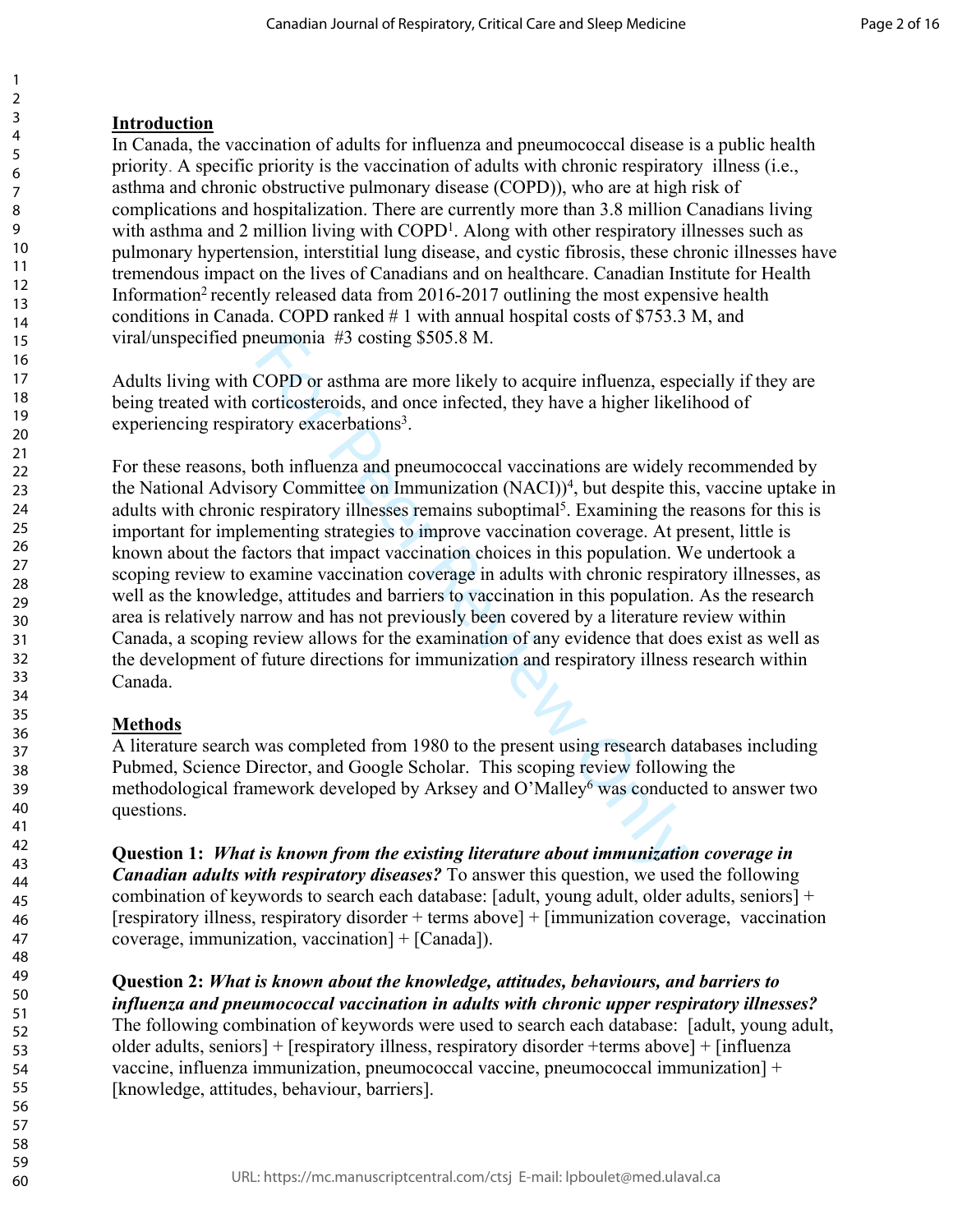Excluded from the study were papers that focused on patient populations without respiratory illnesses, non-human populations or did not collect information about vaccine uptake or factors impacting it.



### **Figure 1 - Flow chart of search results**

From each article, the citation information was recorded, as was the age group studied, the country the study took place in, the respiratory disorder targeted, and type of vaccine used. For question 1, reported vaccination rates were recorded. For question 2, any factors mentioned that influenced vaccine uptake were recorded.

## **Results**

In order to analyze vaccination rates, results were separated into Canadian research, American research and international research. These areas will be discussed in order.

## **Canadian studies:**

There were six studies that included vaccination rates for Canadians with respiratory illnesses. Three of them addressed the seasonal influenza vaccine (Baron 2018<sup>7</sup>, Bourbeau 2008<sup>8</sup>, and Vozoris 2009<sup>9</sup>), two the pneumococcal vaccine (Kreuger 2010<sup>10</sup> and Okapuu 2014<sup>11</sup>) and one included information on both the seasonal influenza and the pneumococcal vaccine (Parkins  $2009^{12}$ ).

Vaccination rates for these vaccines in individuals with respiratory illnesses ranged from 36.3% to 92.3%, depending on the type of vaccine, age of the individual, the province of residence and their respiratory diagnosis. In the study published by Baron et al., a Quebec population with respiratory illnesses self-reported seasonal influenza vaccination rates of 54.9%. The study by Bourbeau et al. found that COPD patients in Quebec and Ontario who had regular contact with their physician had vaccination rates of 80% for seasonal influenza, as reported by their primary doctors. Vozoris et al. used information from the 2003 Statistics Canada Community Health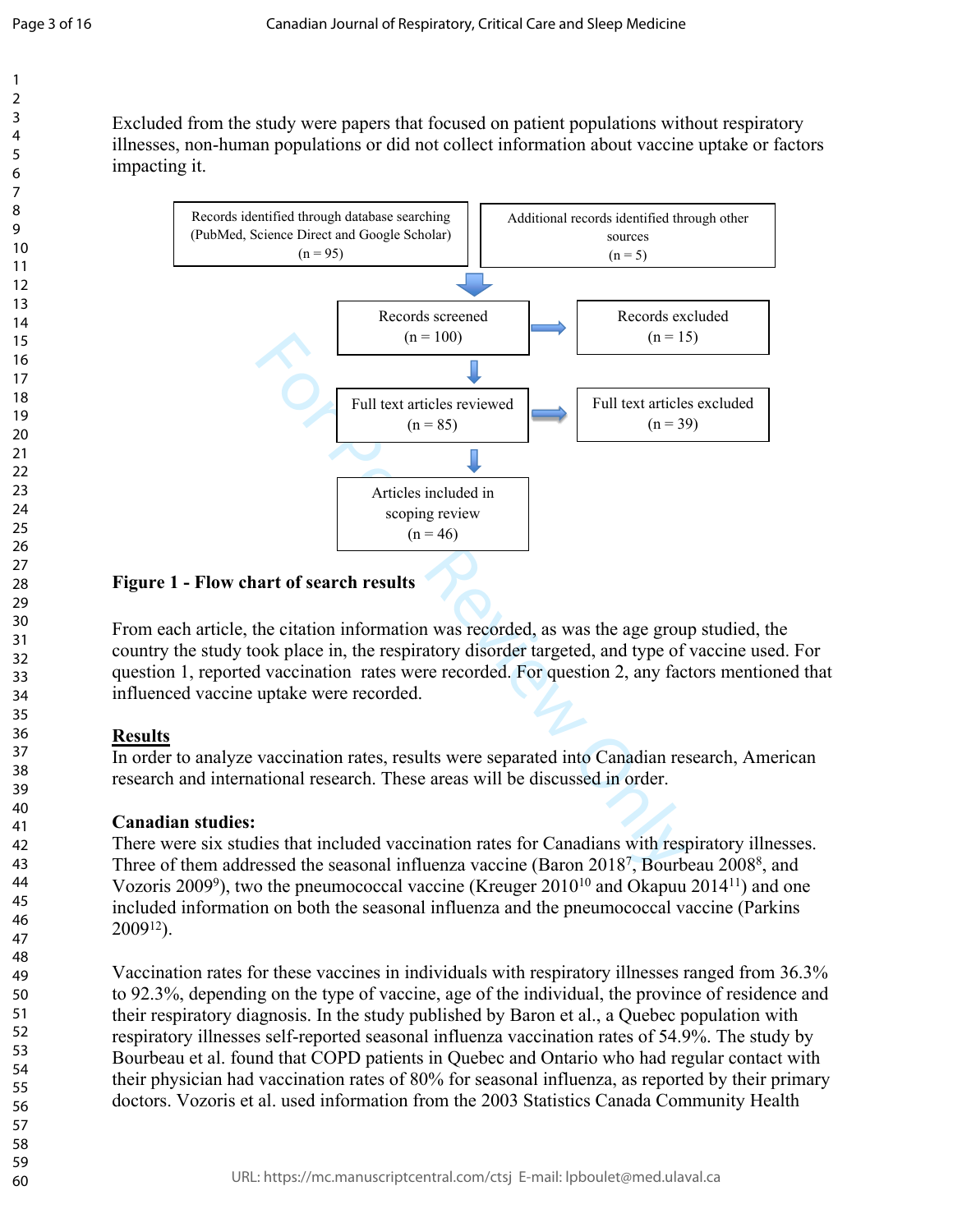Survey to report that 36.3% of adults with asthma received the influenza vaccine, and 47.9% of those with COPD.

The study by Krueger et al. found that 60.4% of patients with respiratory illnesses, interviewed in Brant County, Ontario were vaccinated for pneumococcal pneumonia, with the highest rates in patients with emphysema (92.3%). The paper by Okapuu et al. estimated lower (65%) rates of pneumococcal vaccination in Quebec for adult patients with asthma, previously published data and incidence rates. Parkins et al. reported a 55% pneumococcal coverage rate for adults in Toronto with respiratory comorbidities, and then examined influenza vaccine coverage in adults by age and the presence of comorbidities. Those under 65 with comorbidities for whom the NACI guidelines recommends vaccination were vaccinated in 38% of cases, and adults over 75 with the same comorbidities, were vaccinated 75% of the time. Despite the difficulty obtaining accurate vaccination data across different risk groups, it is clear that Canada is not reaching the recommended level of 75% vaccinated in at-risk groups.

#### **US studies:**

 $\mathbf{1}$  $\overline{2}$  $\overline{4}$  $\overline{7}$ 

There were five US studies which included coverage data for the seasonal influenza vaccine in patients with respiratory illnesses (Arabyat 2018<sup>13</sup>, Gu 2010<sup>14</sup>, Lu 2017<sup>15</sup>, Machado 2018<sup>16</sup> and Mulpuru 2019<sup>17</sup>). These rates ranged from 26% to 53%, depending on patient age patient, insurance coverage and type of respiratory illness.

#### **International studies:**

There were four international studies that included vaccination rates. Ireland's vaccination rate ranged from 19% to 36% (Giese 2019<sup>18</sup>), Finland has reported a rate of 58% (Honkanen 1996<sup>19</sup>), Spain of 49% in patients with asthma and 77% in patients with COPD (Santos-Sancho 2012<sup>20</sup>) and China 31% in adults under 65 and 80% in adults over 65 with COPD (Shin 2017<sup>21</sup>).

commends vaccination were vaccinated in 38% of cases, invidities, were vaccinated 75% of the time. Despite the din data across different risk groups, it is clear that Canada i of 75% vaccinated in at-risk groups.<br>
Studies A similar approach was taken when looking at factors that influence vaccination rate. Six studies that examined only Canadian data were included (Boerner 2013<sup>22</sup>, Farmanara 2018<sup>23</sup>, Guthrie <sup>24</sup>, Lechelt 2013<sup>25</sup>, Pei 2014<sup>26</sup> and Roy 2018<sup>27</sup>), and the results of these studies are reported below. Figure 2 examines the predictors of vaccine uptake, and figure 3 examines the strategies recommended to increase vaccine uptake. A detailed chart detailing the predictors and recommendations found in each study can be found in Appendix 2.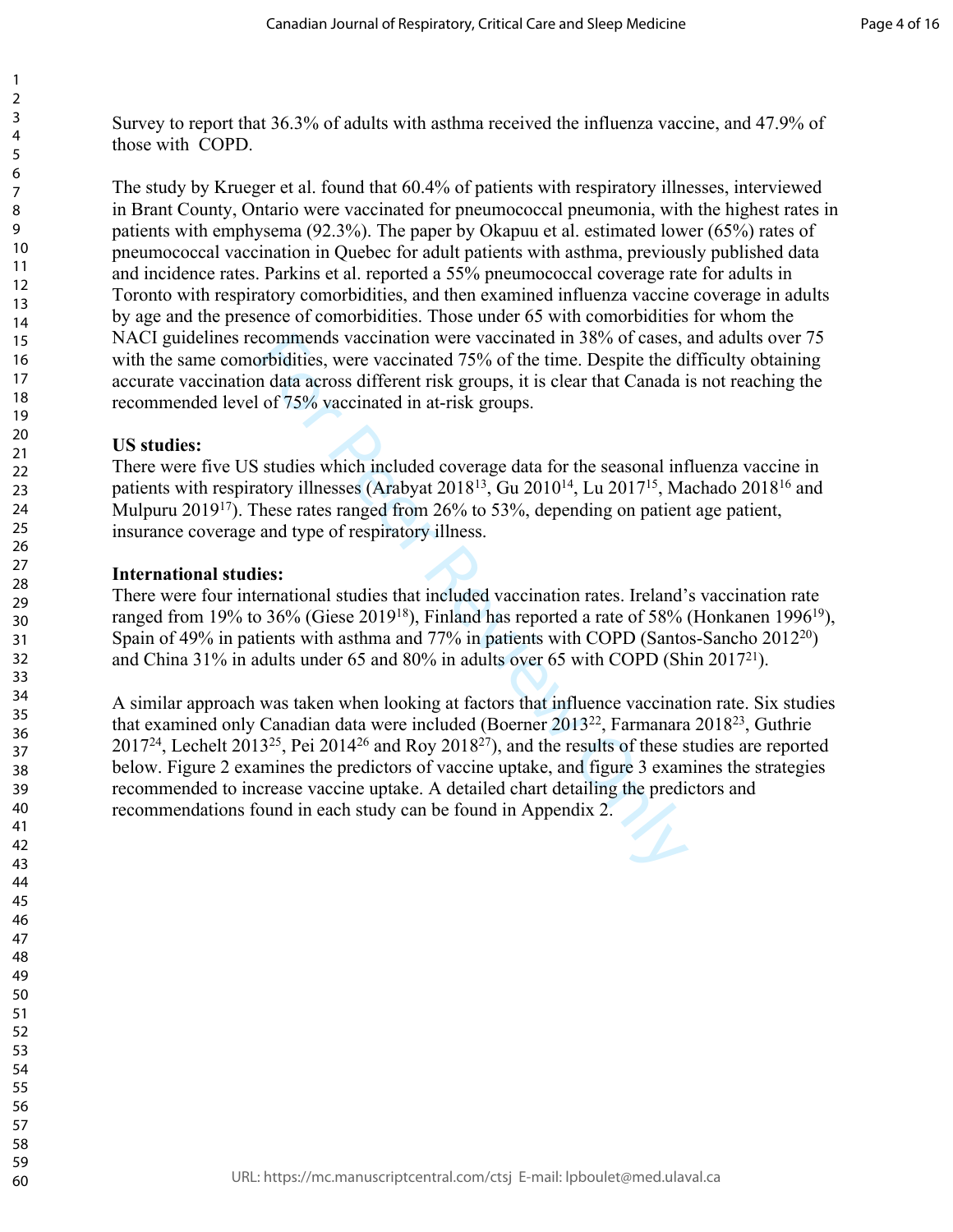



Figure 2. Predictors of vaccine uptake in Canadian studies





Figure 3. Strategies to increase vaccine uptake in Canadian studies

There was only one American study which reported on factors influencing vaccination. Older age, health insurance and access to health care, non-smoking status, health care provider (HCP) recommendations and severity of respiratory disease impacted vaccine uptake, suggesting that HCPs see every patient contact as a chance to vaccinate these populations (Lu 2015<sup>28</sup>).

Internationally, there were 12 studies examining factors influencing vaccine uptake (Jiménez-García 2010<sup>29</sup>, Bodeker 2015<sup>30</sup>, Cheung 2016<sup>31</sup>, Chung 2018<sup>32</sup>, Geneev 2018<sup>33</sup>, Jiménez-García <sup>34</sup>, Mangtani 2006<sup>35</sup>, Palache 2014<sup>36</sup>, Santos-Sancho 2012<sup>20</sup>, Shin 2017<sup>21</sup>, and Siriwardena <sup>37</sup>). The results of these studies are discussed in the graphs below. Figure 4 examines factors that influence vaccine uptake, and figure 5 examines strategies recommended to increase uptake.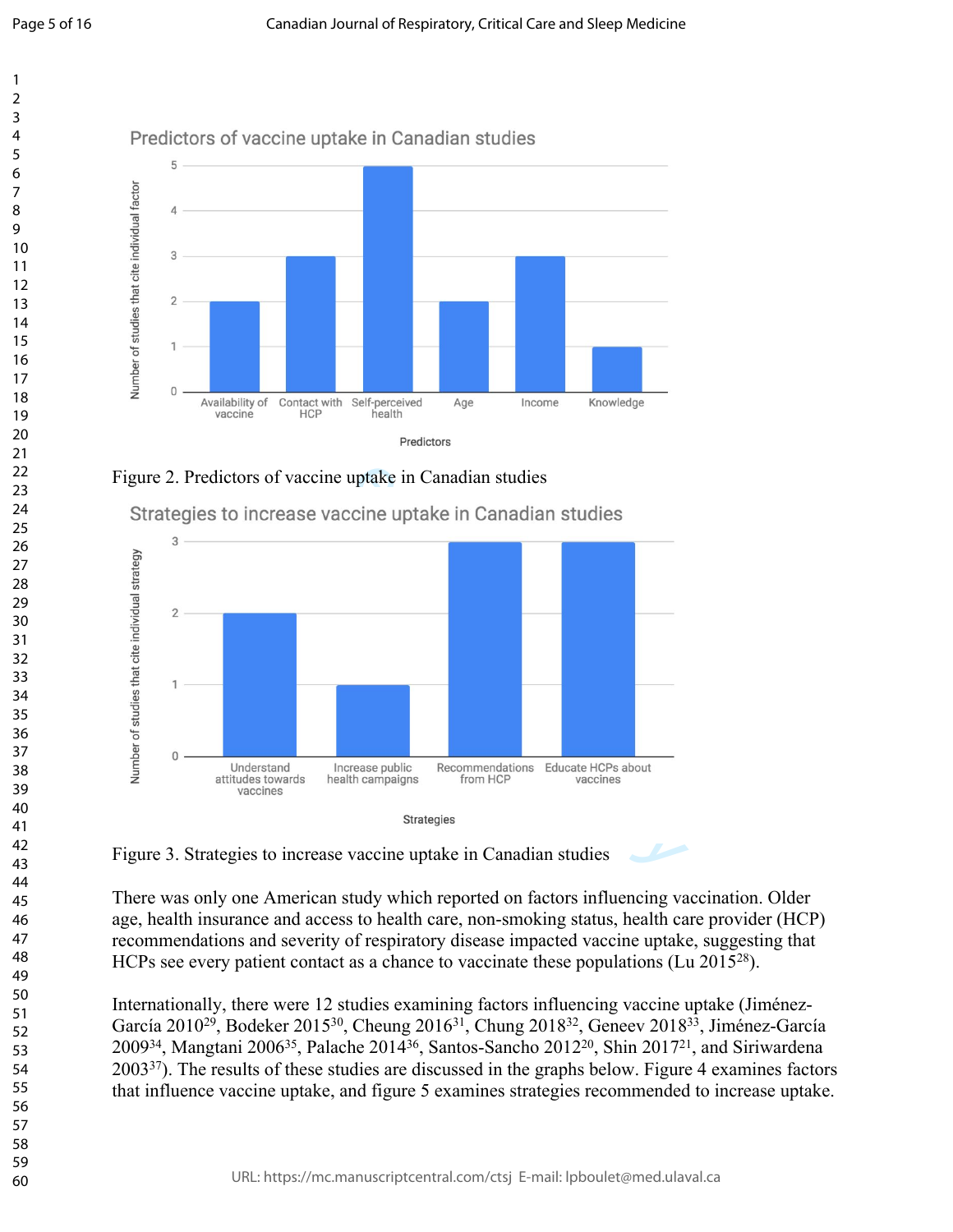### A detailed chart listing the predictors and recommendations found in each study can be found in Appendix 3.



Factors influencing vaccine uptake in international studies

Figure 4. Factors influencing vaccine uptake in international studies



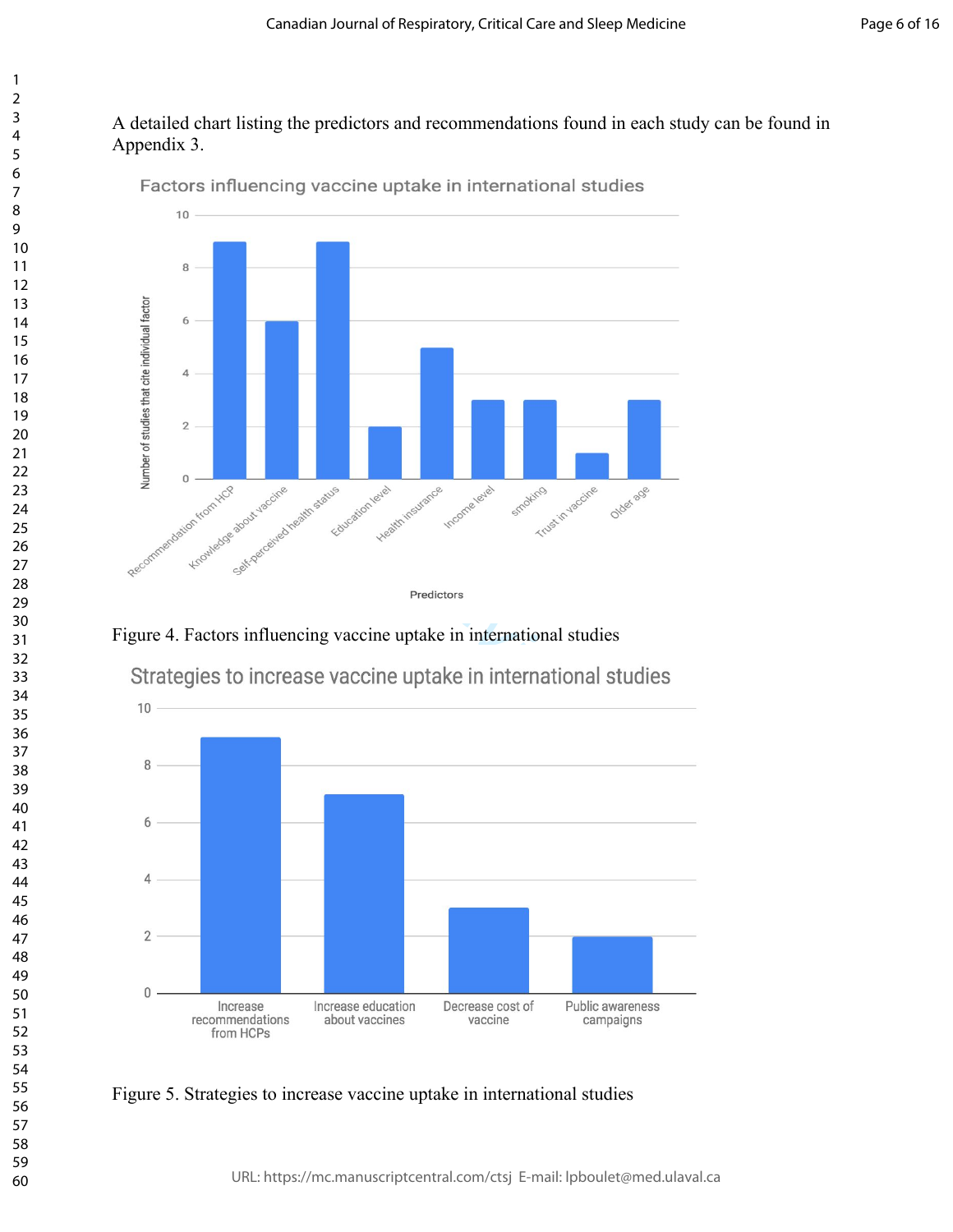### **Discussion**

In Canada, there is a dearth of knowledge about the rate of vaccination in patients with respiratory illnesses. The few studies that included specific uptake rates ranged widely, and there is a need for further research that separates vaccine uptake by respiratory illness. However, it is clear in the few studies that do address vaccine uptake that the vaccination rates are below the ideal level of 75%, and that many individuals with respiratory illnesses are not receiving vaccinations. Internationally, this trend continues, with even lower rates of vaccination.

The factors that influenced the decision to get vaccinated in populations with respiratory diseases were fairly similar across different countries. In each Canadian study, vaccine uptake increased as self-perceived health declined. Another factor mentioned in each study was contact with HCPs - the more contact each patient had with their HCP, the more likely they were to be vaccinated. This was a consistent factor in each study, regardless of the type of vaccine or respiratory disease. In the American studies, both of those factors were present, but an additional factor identified was financial. Income level and health insurance status were highly correlated with the likelihood of vaccination.

each patient had with their HCP, the more likely they were<br>ach patient had with their HCP, the more likely they twere<br>entifactor in each study, regardless of the type of vaccine o<br>rician studies, both of those factors were Internationally, physician contact was the most common factor influencing vaccine uptake, as did self-perceived health status, financial ability to access the vaccine, age, and smoking status. Ex-smokers were the most likely to be vaccinated, and current smokers the least likely. In countries with free vaccine access, income level was not related to vaccine uptake. However, when vaccine access required out of pocket payment, vaccine uptake was related to income level and access to health insurance. Ensuring that vaccination is covered by public programs for all patients with respiratory illnesses, and that financial barriers such as travel costs are covered should also help to increase rates of vaccination.

Given that one of the most impactful factors influencing vaccination is contact with a HCP who recommended vaccination, increased education of HCPs on the importance of vaccination in those with respiratory illnesses, and of scheduling visits with high-risk patients to discuss vaccination should improve this situation.

In one example from a Spanish study published by Santos-Sancho et al., the introduction of multi-component public health campaigns that include free access to vaccinations, mass media campaigns that increase comfort and knowledge about vaccines in high-risk populations, and education of HCPs that increased their promotion of vaccines to high-risk patients successfully raised their vaccination rate from 66% before the campaign to 77% in patients with COPD. This aligned them with the WHO's recommended vaccination rate of 75%, and supports the idea that the combination of education programs aimed at patients with respiratory illnesses and increased direct recommendations from HCPs are an effective way to boost vaccine uptake in at-risk populations. Multi-component public education campaigns such as this could be effective in Canada.

## **Future Recommendations**

While this scoping review gave an overview of factors impacting vaccine uptake, as well as an overview of the current strategies used to increase vaccine uptake, a complete understanding of routine vaccinations in patients with respiratory illness was limited by insufficient data. Future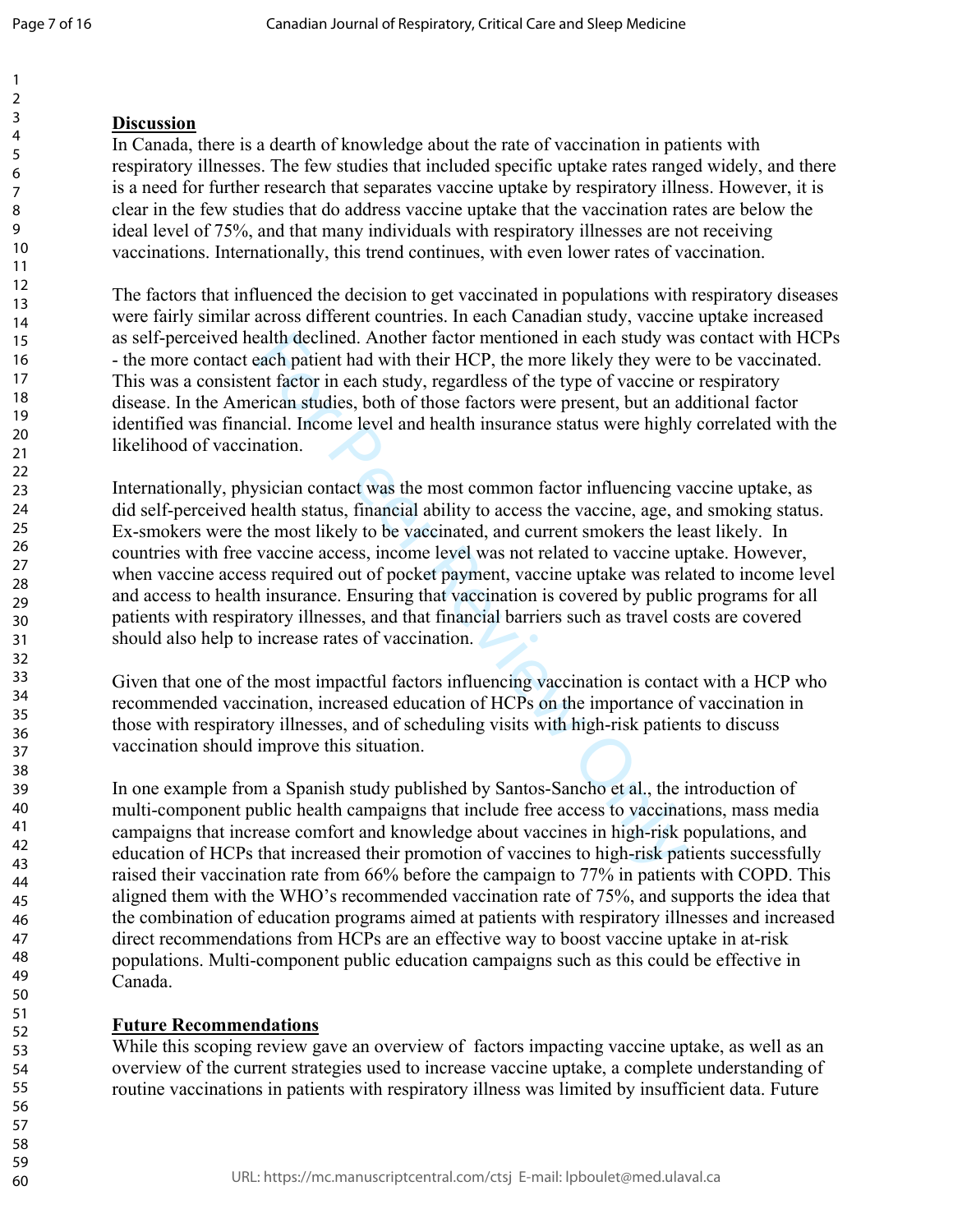research should focus on targeting this population in order to understand the factors that influence their decision to receive or not receive vaccinations, as well as the implications for public health programs.

The information gathered in this review can facilitate the development of more collaborative efforts among groups of Canadian national organizations representing physicians and other HCPs, patients, educators, policy makers and governments who can work together to improve vaccination coverage in adults affected by respiratory disorders. As HCP recommendation has emerged as the single most important factor influencing rates of vaccination, education and new vaccination guidelines should be targeted towards HCPs to encourage further recommendations. However, as many patients with respiratory illnesses may not come into contact with their physicians enough to receive recommendations, efforts should also encourage proactive communication from physicians to these patients, such as letters or phone calls, advising them to come in and receive their vaccinations. As well, similar efforts can target pharmacists, who are able to provide vaccines as well. Public health campaigns aimed towards educating patients about the need to vaccinate as well as the safety and effectiveness of vaccination could increase their comfort with vaccination and the likelihood that they'll ask their physicians or pharmacists about receiving the vaccination.

In closing, further research is necessary to understand the prevalence of vaccination within populations with respiratory illnesses, and efforts should be focused on both patient and physician education for maximum impact.

#### **Funding and Disclosures**

 $\mathbf{1}$  $\overline{2}$  $\overline{4}$  $\overline{7}$ 

For Peer Review Only This work was supported by Asthma Canada to hire a research assistant to conduct a literature review. The authors report no conflict of interests.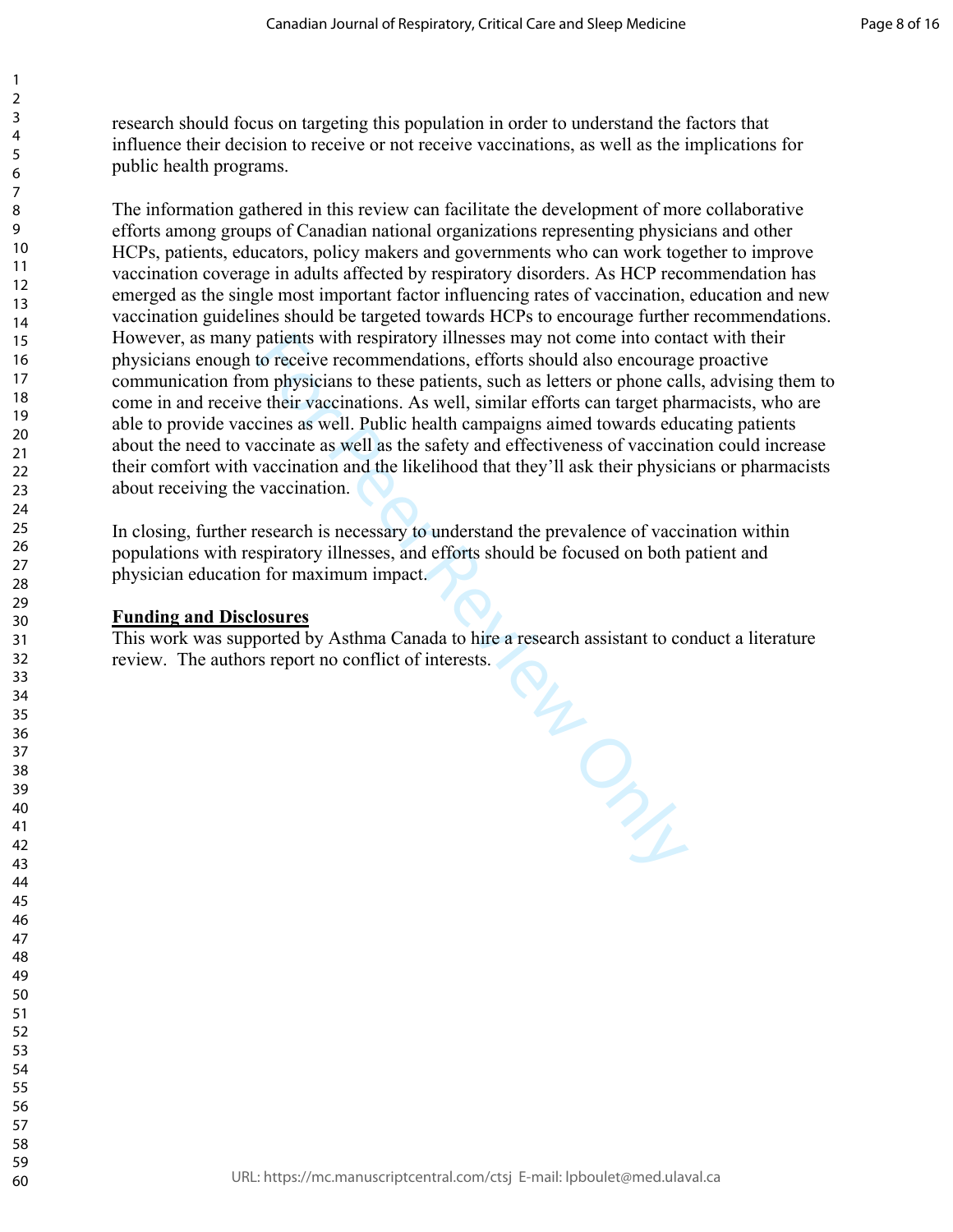$\mathbf{1}$  $\overline{2}$ 3 4 5

## **Appendix 1: Reported Vaccination Rates**

| <b>Citation</b>               | Geographic Area    | <b>Reported Vaccination Rate</b>                                                                                                                    |
|-------------------------------|--------------------|-----------------------------------------------------------------------------------------------------------------------------------------------------|
| Arabyat (2018) <sup>13</sup>  | <b>US</b>          | 53% (flu)<br>$\bullet$                                                                                                                              |
| Baron (2018) <sup>7</sup>     | Canada - QC        | 57%                                                                                                                                                 |
| Bourbeau (2008) <sup>8</sup>  | Canada - QC and ON | $80-85\%$ (flu)                                                                                                                                     |
| Giese (2019) <sup>18</sup>    | Ireland            | 23% asthma<br>19% respiratory<br>36% 'lung disease'                                                                                                 |
| Gu (2010) <sup>14</sup>       | <b>US</b>          | 52% insurance<br>18% no insurance                                                                                                                   |
| Honkanen (1996) <sup>19</sup> | Finland            | 58%                                                                                                                                                 |
| Krueger (2010) <sup>10</sup>  | Ontario            | 78.3% chronic bronchitis<br>$67.6\%$ asthma<br>92.3% emphysema                                                                                      |
| Lu $(2017)$ <sup>15</sup>     | <b>US</b>          | 28.3% adolescents                                                                                                                                   |
| Machado (2018) <sup>16</sup>  | <b>US</b>          | $26.6\%$ respiratory – repeatedly<br>vaccinated<br>$22.1\%$ respiratory – occasionally<br>vaccinated                                                |
| Mulpuru (2019) <sup>17</sup>  | <b>US</b>          | 48% with flu,<br>65% without flu                                                                                                                    |
| Okapuu (2014) <sup>11</sup>   | Quebec             | 45-95%                                                                                                                                              |
| Parkins (2009) <sup>12</sup>  | Canada             | 75% over 65 years of age<br>38% under 65 years of age (flu)<br>14% under 65 years of age<br>55% over 65 years of age<br>$\bullet$<br>(pneumococcal) |
| Santos-Sanchez (2012)<br>20   | Spanish            | 49.40%                                                                                                                                              |
| Shin $(2017)$ <sup>21</sup>   | China              | 31% under 65 years of age<br>80% over 65 years of age                                                                                               |
| Vozoris $(2009)^9$            | Canada             | 48%                                                                                                                                                 |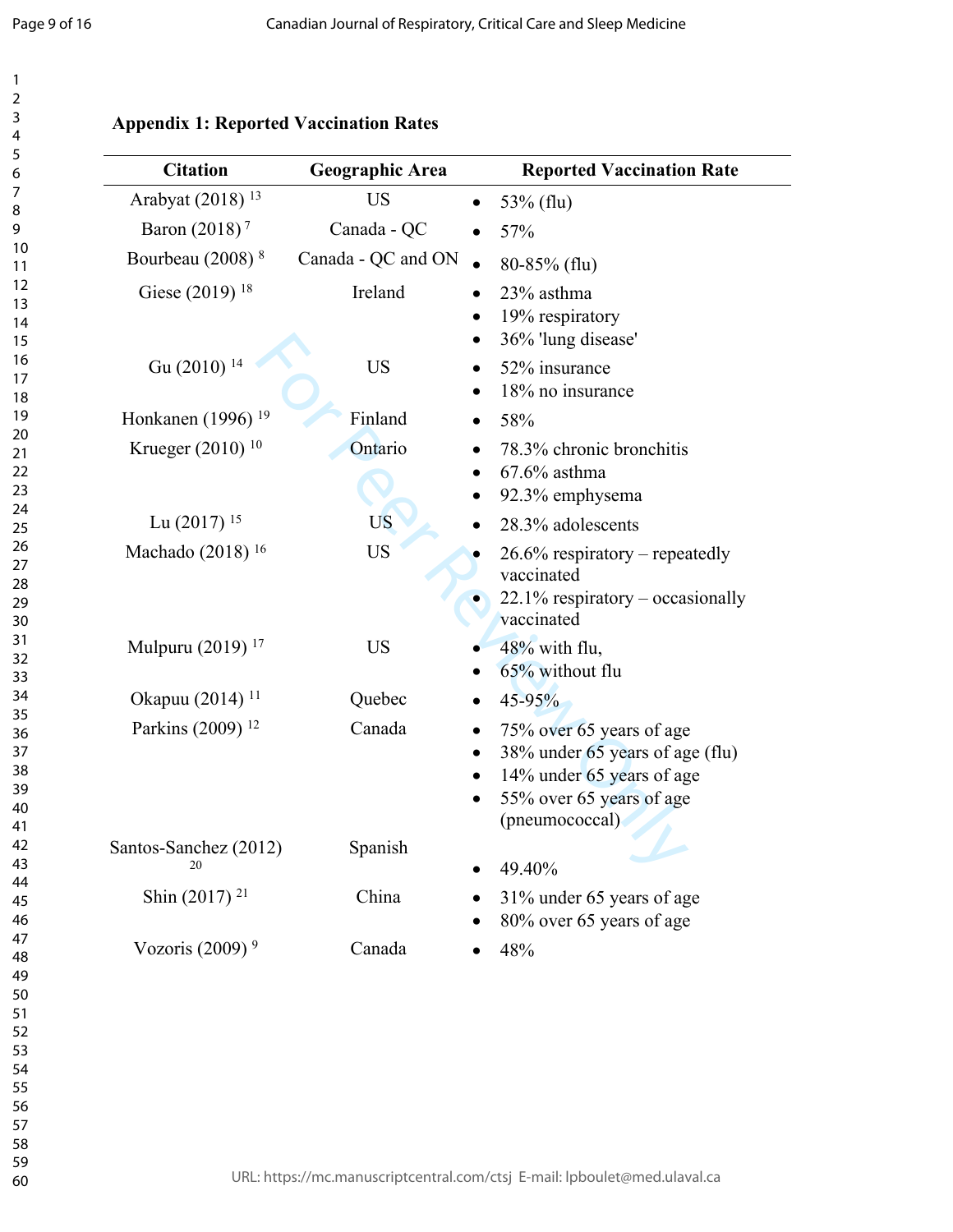## **Appendix 2: Canadian Studies Addressing Predictors and Strategies to Increase Vaccination**

|               |                                     | <b>Disorders Vaccine</b>         | <b>Predictors</b>                                                                                                                               | <b>Strategies</b>                                                                                                                                                                                        |
|---------------|-------------------------------------|----------------------------------|-------------------------------------------------------------------------------------------------------------------------------------------------|----------------------------------------------------------------------------------------------------------------------------------------------------------------------------------------------------------|
| Adults        | All                                 | H1N1<br>$\bullet$<br>٠<br>٠<br>٠ | Roll out and availability of<br>vaccine<br>HCP access<br>Media and public discourse<br>personal risk perception and •<br>family risk perception | understand habitual vaccine<br>$\bullet$<br>behaviours<br>increase effective public<br>health communication<br>teach at-risk patients about the<br>illness and about vaccines,<br>preferably from an HCP |
|               | All                                 | influenza ·                      | Age<br>Income<br>Personal belief about<br>vaccine<br>Self-described health status                                                               | HCP education about<br>$\bullet$<br>effectiveness and who needs<br>the vaccine                                                                                                                           |
| Adults        | Asthma                              | Seasonal •<br>influenza ·        | Self-described health status •<br>Knowledge about danger of<br>influenza                                                                        | HCP education about asthma<br>and influenza, importance of<br>vaccine                                                                                                                                    |
|               |                                     | H1N1                             | Perception of own health<br>and health of others in their<br>family<br>influence of HCP<br>past use of vaccines                                 | HCP should understand the<br>perceived health of patient as<br>well as immune status of the<br>family when recommending<br>vaccine                                                                       |
| Adults        | All                                 | influenza ·                      | Self-perceived health status •<br>Financial access<br>Risky behaviour such as<br>smoking or drinking<br><b>HCP</b> access                       | Increase contact with HCP                                                                                                                                                                                |
| <b>Adults</b> | Chronic<br>Respiratory<br>Disorders | influenza •<br>٠                 | Age<br>Gender<br>Income<br><b>Education</b> level<br>HCP access<br>Perceived severity of illness                                                | Increase education from HCP                                                                                                                                                                              |
|               | Farmanara Adults                    | Elderly All                      |                                                                                                                                                 |                                                                                                                                                                                                          |

 $\mathbf{1}$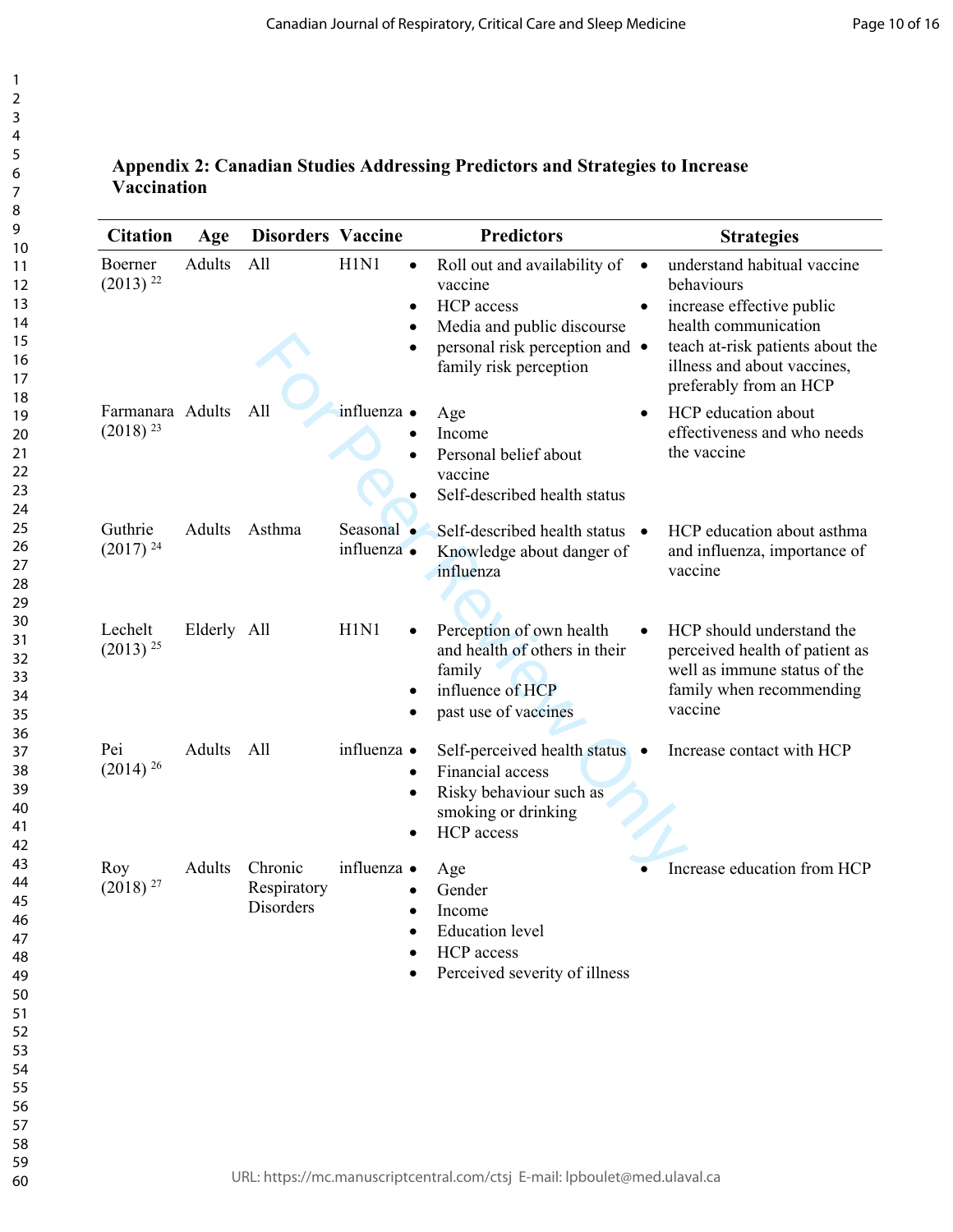## **Appendix 3: International Studies Addressing Predictors and Strategies to Increase Vaccination**

| <b>Citation</b>                              | <b>Geographic Population</b><br>Area |                               | <b>Disorder</b>                     | Vaccine                                           | <b>Predictors</b>                                                                                                                                                                | <b>Strategies</b>                                                                                                                                                                                 |
|----------------------------------------------|--------------------------------------|-------------------------------|-------------------------------------|---------------------------------------------------|----------------------------------------------------------------------------------------------------------------------------------------------------------------------------------|---------------------------------------------------------------------------------------------------------------------------------------------------------------------------------------------------|
| Akturk<br>$(2017)$ <sup>38</sup>             | Turkey                               | Adults                        | <b>COPD</b>                         | pneumococcal                                      | Influenza and • recommendation from<br>doctor<br>• amount of knowledge<br>• comorbidities<br>higher education<br>access to health insurance                                      | • train doctors to present<br>information about<br>vaccines and recommend<br>vaccines to vulnerable<br>patients                                                                                   |
| Bodeker<br>$(2015)^{30}$                     | Germany                              | Older adults                  | Underlying<br>chronic disease       | influenza                                         | • self-perceived health<br>trust in vaccines<br>knowledge about flu                                                                                                              | provide easy access<br>$\bullet$<br>information, especially on<br>side effects and potential<br>complications, preferably<br>from their physician                                                 |
| Cheung<br>$(2016)^{31}$                      | Hong Kong                            | Adults                        | Chronic<br>respiratory<br>disorders | Influenza                                         | • non-smoking status<br>contact with HCP                                                                                                                                         | increase understanding of<br>risk<br>increase psychological<br>flexibility                                                                                                                        |
| Chung<br>$(2018)^{32}$                       | South Korea                          | Adults                        | asthma                              | influenza                                         | age<br>$\bullet$<br>• self-perceived health<br>contact with HCP<br>health insurance<br>education about side<br>effects                                                           | none                                                                                                                                                                                              |
| Geneev<br>$(2018)$ <sup>33</sup>             | India                                | Adults                        | T <sub>2</sub> DM                   | All vaccines<br>against<br>respiratory<br>illness | • financial access<br>· lack of knowledge about<br>vaccine                                                                                                                       | • address costs<br>increase HCP awareness<br>$\bullet$<br>of vaccine and ability to<br>education patients on<br>vaccine                                                                           |
| Jiménez-<br>García<br>$(2009)^{34}$          | Spain                                | Adults                        | Chronic<br>bronchitis               | influenza                                         | • older age<br>• non or ex-smokers<br>chronic illnesses other<br>than chronic bronchitis<br>• visit to HCP in last thirty<br>days (recommendation<br>from HCP most<br>impactful) | HCP suggest vaccine to<br>$\bullet$<br>at-risk groups, along with<br>education campaigns<br>targeted towards patients<br>to increase knowledge of<br>safety, efficacy, and<br>benefits of vaccine |
| Jiménez-<br>García<br>$(2010)$ <sup>29</sup> | Spain                                | Children and asthma<br>adults |                                     | influenza                                         | • higher education level<br>• higher income<br>• smoking status<br>• negative view of own<br>health<br>• HCP contact                                                             | • teach HCPs to educate<br>patients about the vaccine                                                                                                                                             |
| Palache<br>$(2014)^{36}$                     | International                        | All ages                      | 'Non<br>communicable<br>diseases'   | influenza                                         | • more likely to be<br>vaccinated if aware of<br>scientific evidence for<br>vaccine                                                                                              | • financial access to<br>vaccines using awareness<br>campaigns that are<br>multicomponent and target<br>areas that high risk                                                                      |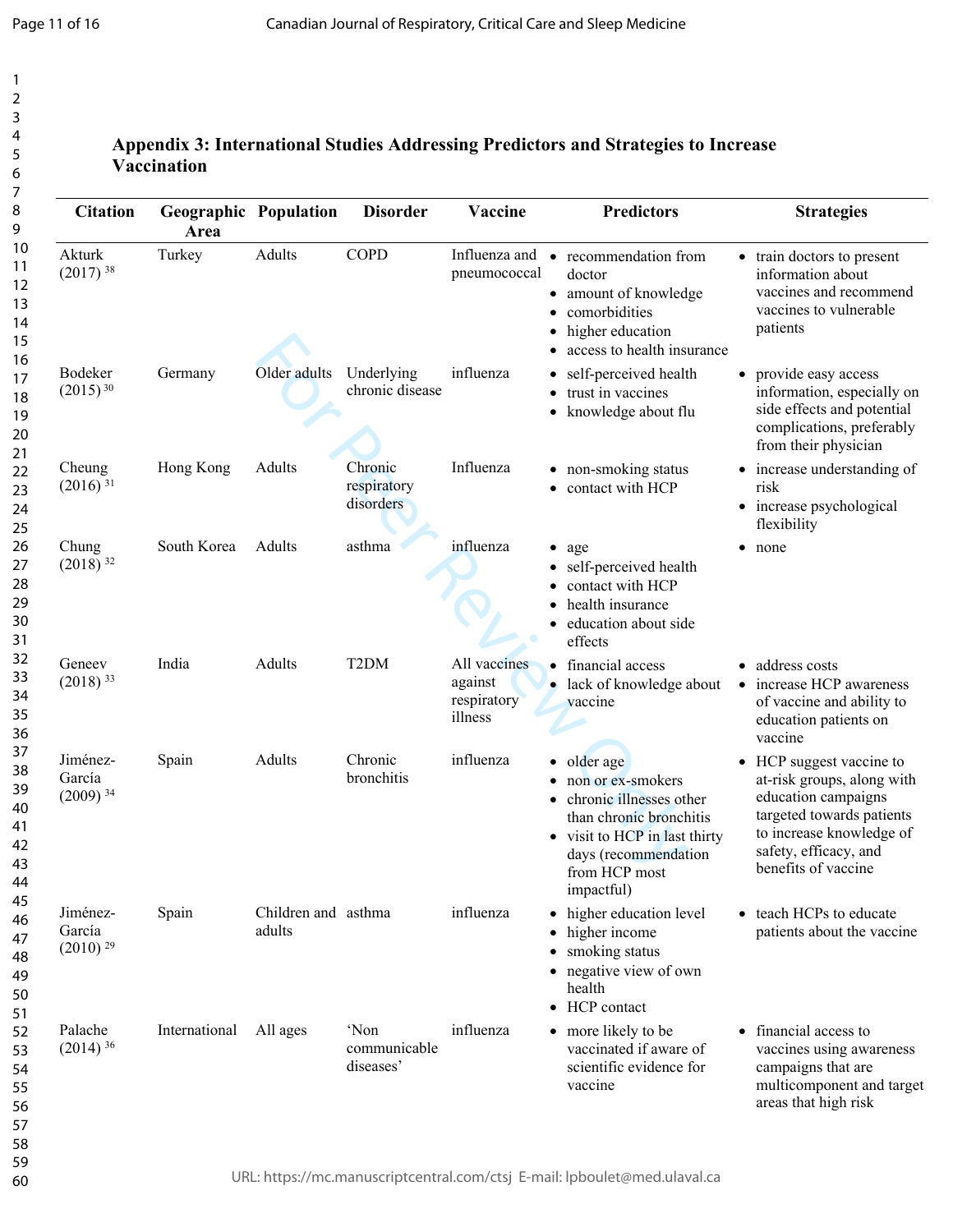| <b>Citation</b>                             | <b>Geographic Population</b><br>Area |              | <b>Disorder</b>     | Vaccine                         | <b>Predictors</b>                                                                                                                                                            | <b>Strategies</b>                                                                                                                                                                                                                                                                                                                                                                                  |
|---------------------------------------------|--------------------------------------|--------------|---------------------|---------------------------------|------------------------------------------------------------------------------------------------------------------------------------------------------------------------------|----------------------------------------------------------------------------------------------------------------------------------------------------------------------------------------------------------------------------------------------------------------------------------------------------------------------------------------------------------------------------------------------------|
|                                             |                                      |              |                     |                                 | • positive attitude towards<br>vaccines in general                                                                                                                           | patients are in primary or<br>tertiary care centers<br>target HCPs by including<br>vaccination within<br>guidelines for treating<br>chronic disease so HCPs<br>are able to advocate for<br>vaccines in their patients                                                                                                                                                                              |
| Santos-<br>Sancho<br>$(2012)$ <sup>20</sup> | Spain                                | Adults       | <b>COPD</b>         | influenza                       | self-perceived health<br>$\bullet$<br>access to vaccine<br>GP contact                                                                                                        | • public health campaigns<br>that provide free<br>vaccinations<br>• effective promotion of<br>vaccines by HCPs to at-<br>risk patients<br>• mass media campaigns<br>that target at-risk patients<br>to increase their comfort<br>and knowledge<br>surrounding the vaccines                                                                                                                         |
| Shin<br>$(2017)$ <sup>21</sup>              | Korea                                | Adults       | <b>COPD</b>         | influenza                       | • older age<br>free access to vaccine<br>contact with HCPs<br>stable marriages<br>self-perceived health                                                                      | public health campaign<br>$\bullet$<br>targeting at-risk groups,<br>telling them to see their<br>HCP more often and<br>increasing knowledge<br>about vaccine                                                                                                                                                                                                                                       |
| Siriwardena<br>$(2003)$ 37                  | UK                                   | Older adults | High risk<br>groups | Influenza and<br>pneumococcal • | lack of knowledge<br>$\bullet$<br>attitude of both patient<br>and HCP<br>negative views on<br>٠<br>vaccines<br>$\bullet$ perception of risk from<br>both vaccine and illness | direct education to teams<br>$\bullet$<br>of HCPs that used vaccine<br>uptake rates as an outcome<br>measure/performance<br>measure<br>education about scientific<br>$\bullet$<br>evidence around vaccines,<br>at-risk groups<br>• appropriate education<br>strategies for patients<br>• increased HCP<br>recommendation to<br>patients<br>· direct recommendation<br>from HCP increased<br>uptake |

 $\mathbf{1}$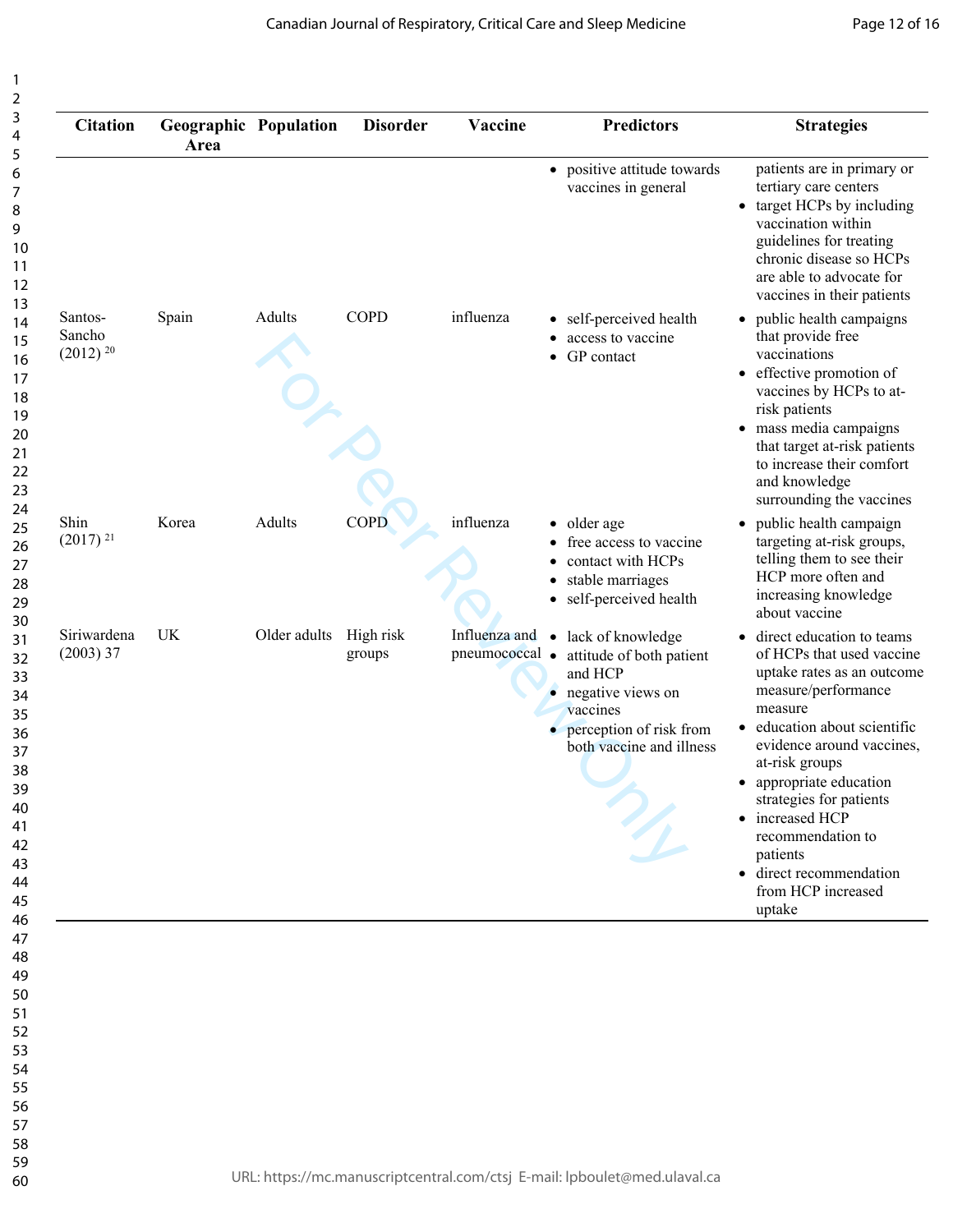10 11

## **References**

- 1. Public Health Agency of Canada. Report from the Canadian Chronic Disease Surveillance System. Asthma and Chronic Obstructive Pulmonary Disease (COPD) in Canada, 2018. Report cited 2019 July. Available at: https://www.canada.ca/en/public-health/services/ publications/diseases-conditions/asthma-chronic-obstructive-pulmonary-disease-canada-2018.html#ref.
- 2. Canadian Institute for Health Information. Which health conditions are the most expensive in 2016-17? Canadian MIS Database and Discharge Abstract Database, Canadian Institute for Health Information website cited 2019 July. Available at: https://www.cihi.ca/en/which-health-conditions-are-the most-expensive.
- ihi.ca/en/which-health-conditions-are-the most-expensive.<br>
Kempen BM, Sprenger MJ. Sense and nonsense of influrencie obstructive pullmonary disease. Am J Respir Crit Ca<br>
682-5.<br>
Agency of Canada. National Advisory Committ 3. Rothbarth PH, Kempen BM , Sprenger MJ. Sense and nonsense of influenza vaccination in asthma and chronic obstructive pulmonary disease. *Am J Respir Crit Care Med*. 1995;151(5):1682-5.
- 4. Public Health Agency of Canada. National Advisory Committee on Immunization webpage cited 2019 July. Available at https://www.canada.ca/en/publichealth/services/immunization/national-advisory-committee-on-immunization-naci.html
- 5. Buchan SA, Kwong JC. Influenza immunization among Canadian Health Care personnel: a cross-sectional study. *CMAJ* .2016;4(3):479–488.
- 6. Arskey H, O'Malley L. Scoping studies: towards a methodological framework. *International Journal of Social Research Methodology*. 2005;8(1):19-32.
- 7. Baron G, Gosselin V, Petit G, et al. Determinants of influenza vaccination among a large adult population in Quebec. *Human Vaccines & Immunotherapeutics*. 2018 14(11): 2722- 2727.
- 8. Bourbeau J, Sebaldt RJ, Day A, Bouchard J, et al. Practice patterns in the management of chronic obstructive pulmonary disease in primary practice : The CAGE study. *Can Respir J*. 2008;15(1):13-9.
- 9. Vozoris NT, Lougheed MD. Influenza vaccination among Canadians with chronic respiratory disease. *Respir Med*. 2009;103(1):50-8.
- 10. Krueger P, St. Amant O, Loeb M. Predictors of pneumococcal vaccination among older adults with pneumonia : findings from the Community Acquired Pneumonia Impact Study. *BMC Geriatr*. 2010;10:44.
- 11. Okapuu JM, Chétrit E, Lefebvre B. How many individuals with asthma need to be vaccinated to prevent one case of invasive pneumococcal disease? *Can J Infect Dis Med Microbiol*. 2014;25(3):147-50.
- 12. Parkins MD, McNeil SA, Laupland KB. Routine immunization of adults in Canada: Review of the epidemiology of vaccine-preventable diseases and current recommendations for primary prevention. *Can J Infect Dis Med Microbiol*. 2009;20(3):e81-90. 20(3).
- 13. Arabyat RM, Raisch DW, Bakhireva L. Influenza vaccination for patients with chronic obstructive pulmonary disease: Implications for pharmacists. *Research in Social and Administrative Pharmacy*. 2018;14(2):162–169.
- 14. Gu Q, Sood N. Do People Taking Flu Vaccines Need Them the Most? *PLOS ONE*. 2011;6(12):e26347.
- 15. Lu PJ, O'Halloran A, Kennedy ED, et al. Awareness among adults of vaccine-preventable diseases and recommended vaccinations, United States, 2015. *Vaccine.* 2017;35(23):3104- 3115.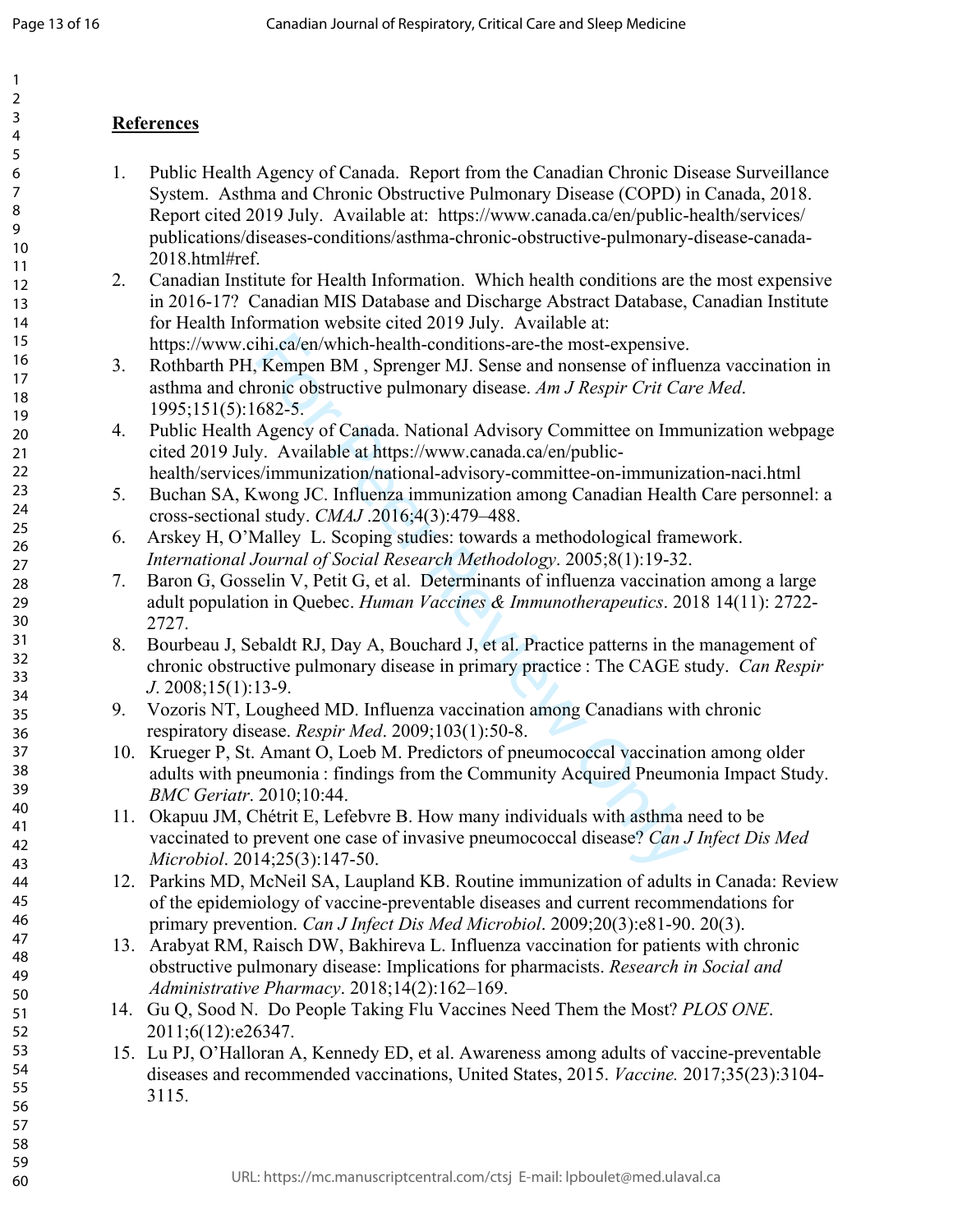16. Machado A, Kislaya I, João AJ, et al. Factors associated to repeated influenza vaccination in the Portuguese adults with chronic conditions. *Vaccine*. 2018;36(35):5265-5272

123456789

 $\mathbf{1}$  $\overline{2}$ 3  $\overline{4}$ 5 6  $\overline{7}$ 8 9

- 17. Mulpuru S, Li L, Ye L, et al. Effectiveness of Influenza Vaccination on Hospitalizations and Risk Factors for Severe Outcomes in Hospitalized Patients With COPD. *CHEST*. 2019;155(1):69–78.
- 18. Giese C, Mereckiene J, Danis K, et al. Low vaccination coverage for seasonal influenza and pneumococcal disease among adults at-risk and health care workers in Ireland, 2013: The key role of GPs in recommending vaccination. *Vaccine* . 2016;34(32):3657-3662.
- 19. Honkanen PO, Keistinen T, Kivela SL. Factors associated with influenza vaccination coverage among the elderly: role of health care personnel. *Public Health*. 1996;110(3):163- 168.
- 20. Santos-Sancho JM, Jimenez-Trujillo I, Hernández-Barrera V, et al. Influenza vaccination coverage and uptake predictors among Spanish adults suffering COPD. Human Vaccines & Immunotherapeutics. 2012;8(7): 938-945.
- 21. Shin HY, Hwang HJ, Chung JH. Factors Influencing Influenza Vaccination Among Patients With Chronic Obstructive Pulmonary Disease : A Population-Based Cross-sectional Study. *Asia Pacific Journal of Public Health*. 2017;29(7):560-568.
- 22. Boerner F, Keelan J, Winton L, et al. Understanding the interplay of factors informing vaccination behavior in three Canadian provinces. *Human Vaccines & Immunotherapeutics.* 2013;9(7):1477-1484.
- 23. Farmanara N, Sherrard L, Dubé È, et al. Determinants of non-vaccination against seasonal influenza in Canadian adults : findings from the 2015 – 2016 Influenza Immunization Coverage Survey. *Can J Public Health*. 2018;109(3):369-378.
- 24. Guthrie JL, Fisman D, Gardy JL. Self-rated health and reasons for non- vaccination against seasonal influenza in Canadian adults with asthma. *PLOS ONE*. 2017;12(2): e0172117.
- JM, Jimenez-Trujillo I, Hernández-Barrera V, et al. Influ<br>uptake predictors among Spanish adults suffering COPD.<br>euties. 2012;8(7): 938-945.<br>Obstructive Pulmonary Disease : A Population-Based Cro:<br>Obstructive Pulmonary Di 25. Lechelt LA. Information vulnerability in seniors and its influence on H1N1 influenza vaccine uptake - 2013. University of Alberta Centre for Health Promotion Studies website. Report cited 2019 July. Available at: https://era.library.ualberta.ca/items/6d143f95-2d37- 443a-bb32-2bbd0e89cc1e.
- 26. Pei BY. What influences the influenza vaccination rate of Canadians 2014? University of Ottawa Department of Economics website. Report cited 2019 July. Available at https://ruor.uottawa.ca/ bitstream/10393/31616/1/ Pei\_Yi\_researchpaper.pdf.
- 27. Roy M, Sherrard L, Dubé È, et al. Determinants of non-vaccination against seasonal influenza. *Health Rep*. 2018;29(10):12-22.
- 28. Lu P, O'Halloran A, Ding H, et al. Uptake of Influenza Vaccination and Missed Opportunities Among Adults with High-Risk. *The American Journal of Medicine*. 2015;129(6):636.e1-636.e11.
- 29. Jiménez-García R, Hernández-Barrera V, Carrasco-Garrido P, et al. Coverage and Predictors of Adherence to Influenza Vaccination among Spanish Children and Adults with Asthma. *Infection*. 2010;38(1):52-7.
- 30. Bödeker B, Remschmidt C, Schmich P, et al. (2015). Why are older adults and individuals with underlying chronic diseases in Germany not vaccinated against flu? A populationbased study. BMC Public Health 2015;618:1–10.
- 31. Cheung KW, Mak YW. Association between Psychological Flexibility and Health Beliefs in the Uptake of Influenza Vaccination among People with Chronic Respiratory Diseases in Hong Kong. *Int. J. Environ. Res. Public Health* 2016;13(2):155.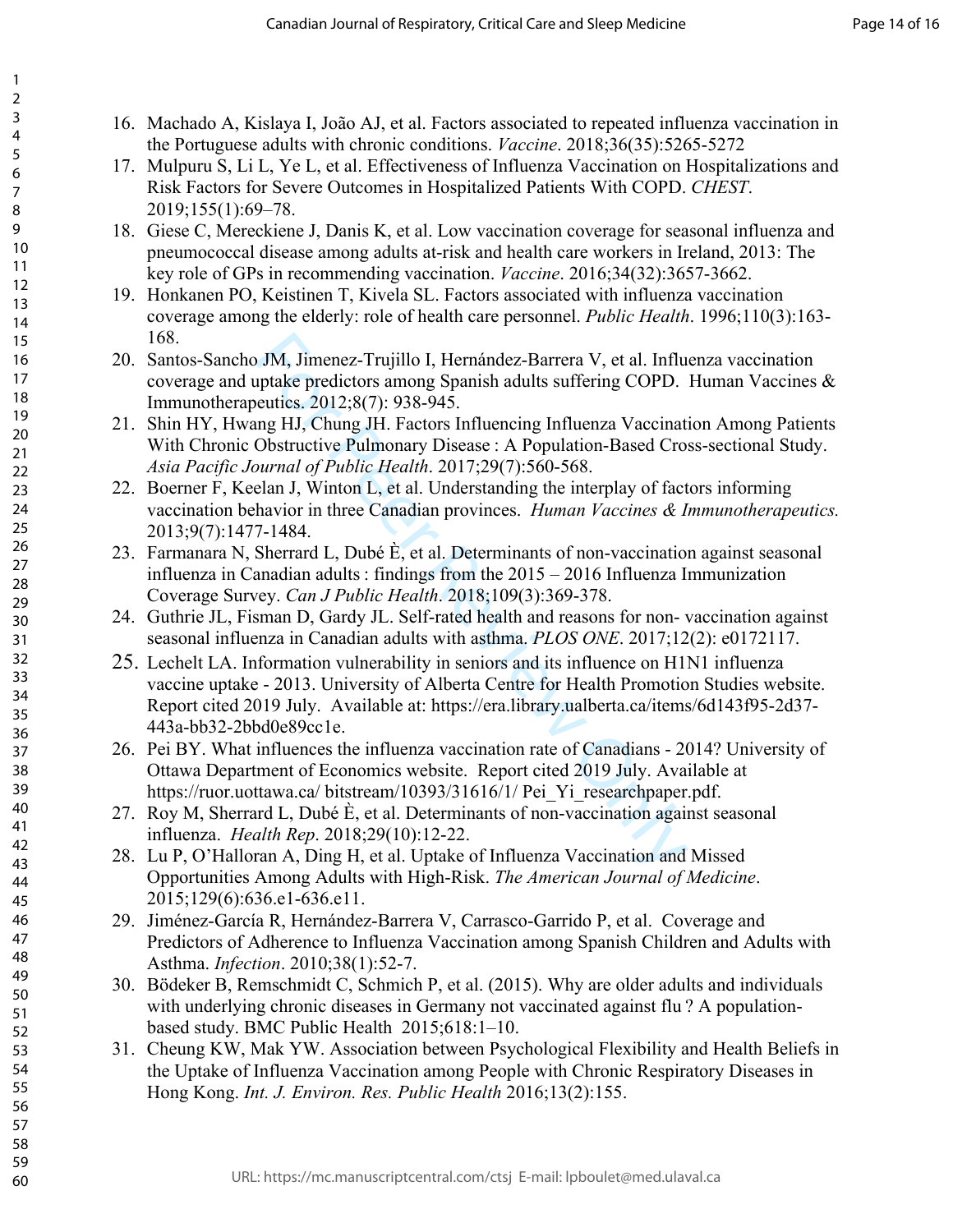| 32. Chung JH, Kim TH, Han CH. Factors influencing influenza vaccination among South<br>Korean adult asthma patients : A nationwide population-based cross-sectional study |
|---------------------------------------------------------------------------------------------------------------------------------------------------------------------------|
| patients: A nationwide population-based cross-sectional study. Journal of Asthma.                                                                                         |
| 2018;55(3):294-299.                                                                                                                                                       |
| 33. Geneev C, Mathew N, Jacob JJ. Vaccination Status, Knowledge, and Acceptance of Adult                                                                                  |
| Vaccinations against Respiratory Illness among Patients with Type 2 Diabetes Mellitus.                                                                                    |
| Indian J Endocrinol Metab. 2018;22(2):280-282.                                                                                                                            |
| 34. Jiménez-García R, Hernández-Barrera V R, Carrasco-Garrido P, et al. Predictors of                                                                                     |
| influenza vaccination in adults with chronic bronchitis. Respiratory Medicine.                                                                                            |
| 2009;103(10):1518-1525.                                                                                                                                                   |
| 35. Mangtani P, Breeze E, Stirling S, et al. (2006). Cross-sectional survey of older peoples'                                                                             |
| views related to influenza vaccine uptake. <i>BMC Public Health</i> 2006;6,249:1–7.                                                                                       |
| 36. Palache A, Tainijoki-Seyer J, Collins T. The Link between Seasonal Influenza and NCDs:                                                                                |
| Strategies for Improving Vaccination Coverage. Health. 2014;6(19):2724-2735                                                                                               |
| 37. Siriwardena AN. The impact of educational interventions on influenza and pneumococcal                                                                                 |
| vaccination rates in primary care – 2003. University of Lincoln, College of Social Science,                                                                               |
| School of Health & Social Care website. Report cited July 2019. Available at:                                                                                             |
| http://eprints.lincoln.ac.uk/2345/.                                                                                                                                       |
| 38. Aktürk ÜA, Dilektaşl AG, Şengül A, et al. Influenza and Pneumonia Vaccination Rates and                                                                               |
| Factors Affecting Vaccination among Patients with Chronic Obstructive Pulmonary                                                                                           |
| Disease. Balkan Med J. 2017;5;34(3):206-211.                                                                                                                              |
| 39. Chen Y, Yi QL, Wu J, et al. Chronic disease status, self-perceived health and hospital                                                                                |
| admissions are important predictors for having a flu shot in Canada. <i>Vaccine</i> . 2007;25(42):                                                                        |
| 7436-7440.                                                                                                                                                                |
| 40. Chiu APY, Dushoff J, Yu D, et al. International Journal of Infectious Diseases Patterns of                                                                            |
| influenza vaccination coverage in the United States from 2009 to 2015. International                                                                                      |
| Journal of Infectious Diseases. 2017;65:122-127.<br>41. Kandeil W, Atanasov P, Avramioti D, et al. Expert Review of Vaccines The burden of                                |
| pertussis in older adults : what is the role of vaccination? A systematic literature review.                                                                              |
| Expert Review of Vaccines. 2019;18(5):439-455.                                                                                                                            |
| 42. Khader, AKA. Vaccines in Chronic Respiratory Diseases, <i>Pulmon</i> , 2013;15(3):7–10.                                                                               |
| 43. Kim S, Hughes CA, Sadowski CA. A review of acute care interventions to improve                                                                                        |
| inpatient pneumococcal vaccination. Preventive Medicine. 2014;67:119-127.                                                                                                 |
| 44. Kwong JC, Maaten S, Ross EG, et al. The Effect of Universal Influenza Immunization on                                                                                 |
| Antibiotic Prescriptions: An Ecological Study. Clinical Infectious Diseases.                                                                                              |
| 2009;49(5):750-756.                                                                                                                                                       |
| 45. Leblanc JJ, ElSherif M, Ye L, et al. Burden of vaccine-preventable pneumococcal disease in                                                                            |
| hospitalized adults: A Canadian Immunization Research Network (CIRN) Serious                                                                                              |
| Outcomes Surveillance (SOS) network study. Vaccine. 2017;35(29):3647-3654.                                                                                                |
| 46. Lu PJ, Gonzalez-Feliciano A, Ding H, et al. Influenza A (H1N1) 2009 monovalent and                                                                                    |
| seasonal influenza vaccination among adults 25 to 64 years of age with high-risk                                                                                          |
| conditions—United States, 2010. American Journal of Infection Control. 2013;41(8):702–                                                                                    |
| 709.                                                                                                                                                                      |
| 47. Ogilvie I, El Khoury A, Cui Y, et al. Cost-effectiveness of pneumococcal polysaccharide                                                                               |
| vaccination in adults : A systematic review of conclusions and assumptions. Vaccine.                                                                                      |
| 2009;27(36):4891-4904.                                                                                                                                                    |
|                                                                                                                                                                           |
|                                                                                                                                                                           |
|                                                                                                                                                                           |
| URL: https://mc.manuscriptcentral.com/ctsj E-mail: lpboulet@med.ulaval.ca                                                                                                 |
|                                                                                                                                                                           |